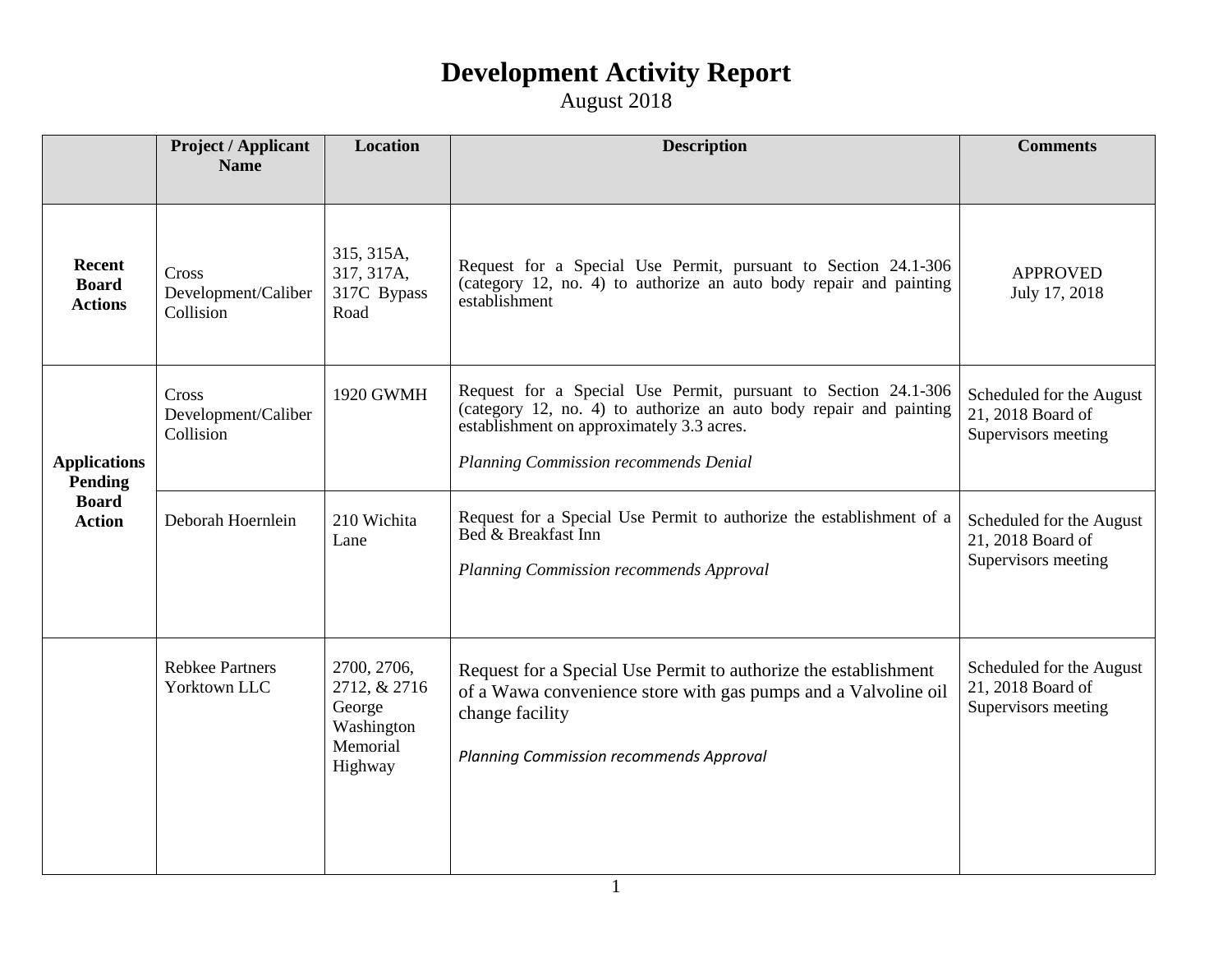|                                | <b>Project / Applicant</b>                 | <b>Location</b>                                                | <b>Description</b><br><b>Comments</b>                                                                                                                                                                                                                                                                                                                                                                                                                                                                                                                         |                                             |
|--------------------------------|--------------------------------------------|----------------------------------------------------------------|---------------------------------------------------------------------------------------------------------------------------------------------------------------------------------------------------------------------------------------------------------------------------------------------------------------------------------------------------------------------------------------------------------------------------------------------------------------------------------------------------------------------------------------------------------------|---------------------------------------------|
|                                | <b>Name</b>                                |                                                                |                                                                                                                                                                                                                                                                                                                                                                                                                                                                                                                                                               |                                             |
|                                | Nelson's Grant<br>Development, LLC         | Route 17/Fort<br>Eustis Blvd.<br>intersection                  | Request to rezone from GB-General Business to PDMU-Planned<br>Development-Mixed Use an undeveloped 1-acre portion of the Patriots<br>Square Shopping Center parcel to be incorporated into the existing<br>Nelson's Grant PDMU and developed with 19 townhouse units. The<br>applicant is also requesting modifications to the original Master Plan<br>and development approval that would increase the maximum number<br>of dwelling units from 112 to 137 and eliminate the ground floor<br>commercial space in one of the yet to be constructed buildings. | On hold per the request<br>of the applicant |
| Pending<br><b>Applications</b> | <b>MRP</b> Enterprises<br>LLC (Dale Moore) | 3204 & 3206<br>Big Bethel<br>Road & 2233<br>Hampton Hwy        | Request to amend the York County Zoning Map by reclassifying 3<br>parcels from Limited Business and R20 Medium Density Single Family<br>Residential to General Business subject to voluntarily proffered<br>conditions                                                                                                                                                                                                                                                                                                                                        | On hold per the request<br>of the applicant |
|                                | <b>MRP</b> Enterprises<br>LLC (Dale Moore) | 3204 & 3206<br><b>Big Bethel</b><br>Road & 2233<br>Hampton Hwy | Request a Special Use Permit contingent upon approval of the above-<br>noted rezoning application to authorize the establishment of a mini-<br>storage warehouse facility                                                                                                                                                                                                                                                                                                                                                                                     | On hold per the request<br>of the applicant |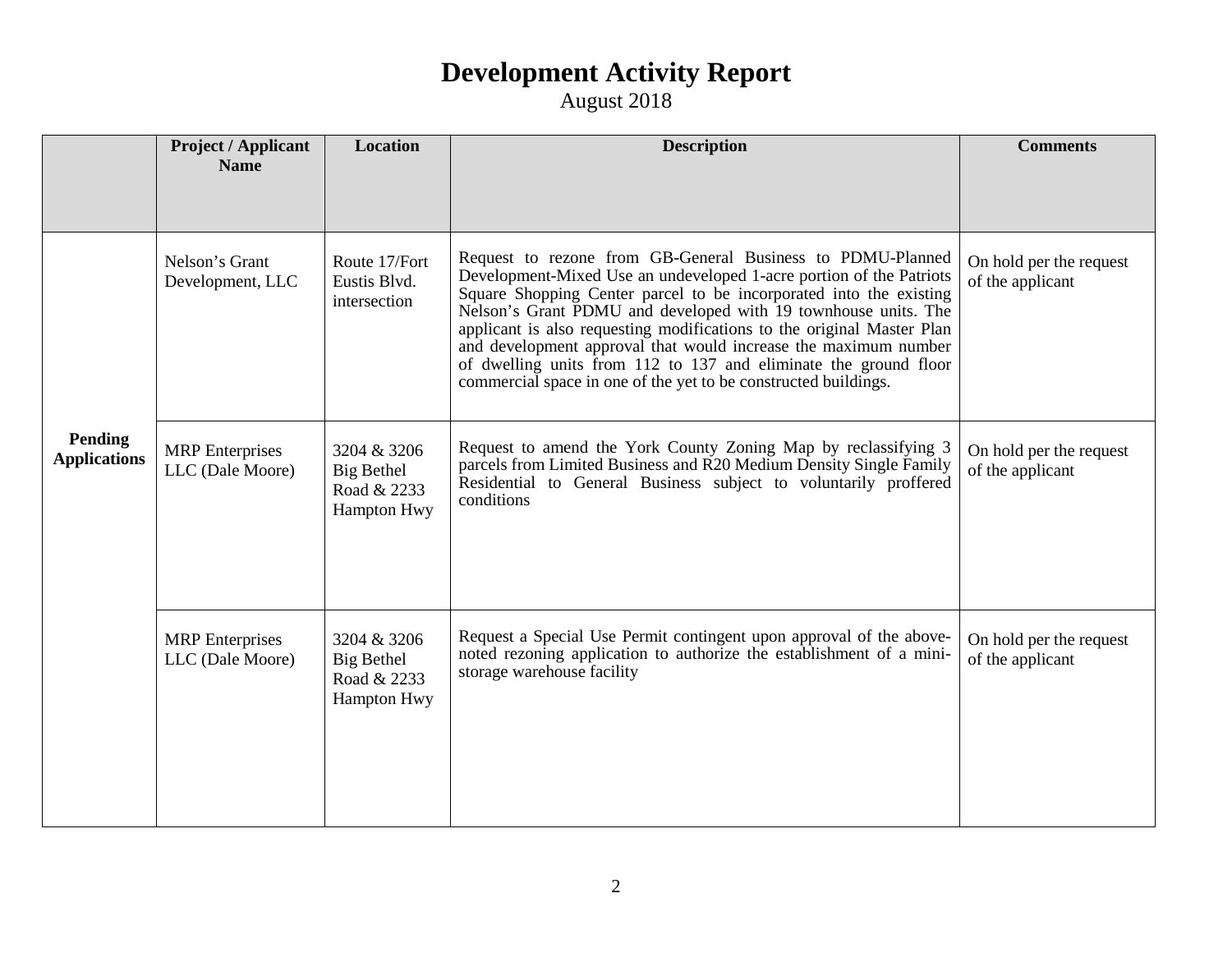|                                       | <b>Project / Applicant</b><br><b>Name</b>                              | <b>Location</b>              | <b>Description</b>                                                                                                                                                                                                                                                                                    | <b>Comments</b>              |
|---------------------------------------|------------------------------------------------------------------------|------------------------------|-------------------------------------------------------------------------------------------------------------------------------------------------------------------------------------------------------------------------------------------------------------------------------------------------------|------------------------------|
|                                       |                                                                        |                              |                                                                                                                                                                                                                                                                                                       |                              |
| <b>Site Plans</b><br><b>Approved</b>  | Water Country USA,<br>2019 Replacement<br>Expansion                    | 176 Water<br>Country Pkwy.   | Renovate the site of the existing Meltdown attraction. The existing<br>sidewalks will be widened and an additional loop of sidewalk will<br>extend southeast of the existing tower. The site is located near the<br>easterly edge of the developed portion of Water Country USA, off of<br>Route 199. | Approved on July 6, 2018     |
|                                       | <b>Kings Creek</b><br><b>Plantation SPH</b><br>Amenities               | 191 Cottage<br>Cove Ln.      | Adding a temporary soccer field, playground area and volleyball court<br>to the SPH development area.                                                                                                                                                                                                 | Approved on July 13,<br>2018 |
|                                       | The Reserve at<br>Williamsburg, Parcel<br>2 Apartments<br>Amendment #1 | 301 Reserve<br>Way           | This Amendment #1 is for the addition of a pool equipment room,<br>along with a sanitary lateral line, cleanouts and related grading.                                                                                                                                                                 | Approved on July 27,<br>2018 |
| <b>Site Plans</b><br><b>Submitted</b> | Big Top<br>Entertainment                                               | 500 Old York<br>Hampton Hwy. | New Office/Warehouse for event supply company. New parking $\&$<br>BMP.                                                                                                                                                                                                                               | Submitted on July 25<br>2018 |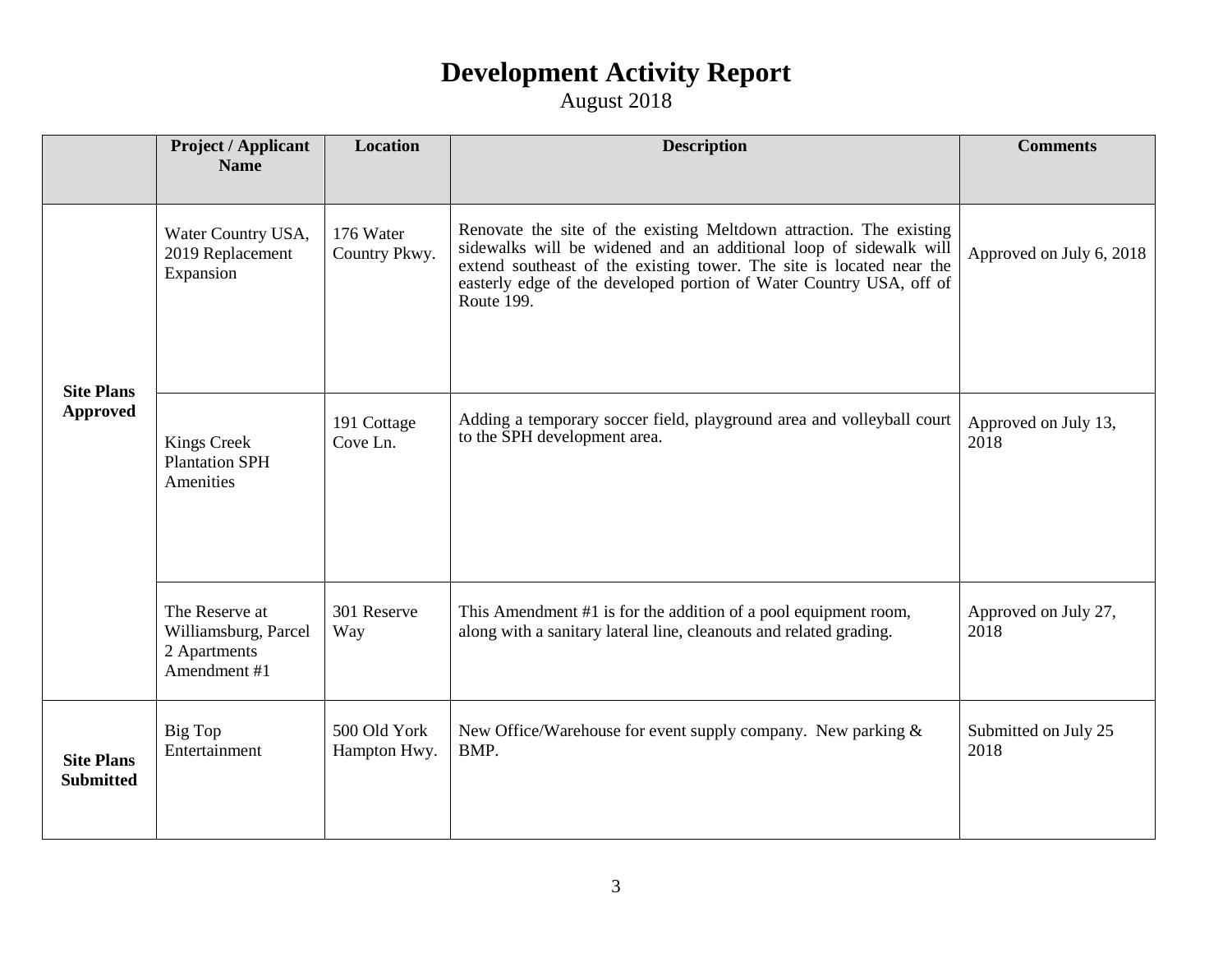|                                                        | <b>Project / Applicant</b><br><b>Name</b>                                                                                              | Location                      | <b>Description</b>                                                                                                                                                                                               | <b>Comments</b>               |
|--------------------------------------------------------|----------------------------------------------------------------------------------------------------------------------------------------|-------------------------------|------------------------------------------------------------------------------------------------------------------------------------------------------------------------------------------------------------------|-------------------------------|
|                                                        |                                                                                                                                        |                               |                                                                                                                                                                                                                  |                               |
| <b>Site Plans</b><br><b>Submitted</b>                  | <b>Waller Mill Park</b><br>Improvements                                                                                                | 901 Airport Rd.               | Improvements to Waller Mill Park, including removal of existing<br>shelter and replacing it with new shelter on existing pad with same<br>dimensions. Improve dirt path with crushed stone for HC accessibility. | Submitted on July 18,<br>2018 |
| <b>Subdivision</b><br><b>Plans</b><br><b>Approved</b>  | Holly Point Farms,<br>Development Plan                                                                                                 | 311 Holly<br>Point Rd         | 4 single family lots                                                                                                                                                                                             | Approved on July 3, 2018      |
|                                                        | Powell Plantation,<br>Preliminary Plan                                                                                                 | 409 Waller<br>Mill Road       | 326 single family lots                                                                                                                                                                                           | Approved on July 6, 2018      |
| <b>Subdivision</b><br><b>Plans</b><br><b>Submitted</b> | Economic<br>Development<br>Authority of York<br>County, VA and<br>County of York, VA,<br>Resubd. of Parcel B,<br>B1 and B2, Final Plat | 410 Old York-<br>Hampton Hwy. | Subdivision of parcel resulting in 2 individual properties.                                                                                                                                                      | Submitted on June 15,<br>2018 |
|                                                        | Whittaker's Mill<br>Single Family<br>Townhomes, Section<br>1, Phase 2, Final Plat                                                      | 1500 Penniman<br>Rd.          | 24 single family lots                                                                                                                                                                                            | Submitted on June 8,<br>2018  |
|                                                        | <b>Holly Point Farms</b><br>Development Plan                                                                                           | 311 Holly<br>Point Rd         | Four single family lots                                                                                                                                                                                          | Submitted on June 15,<br>2018 |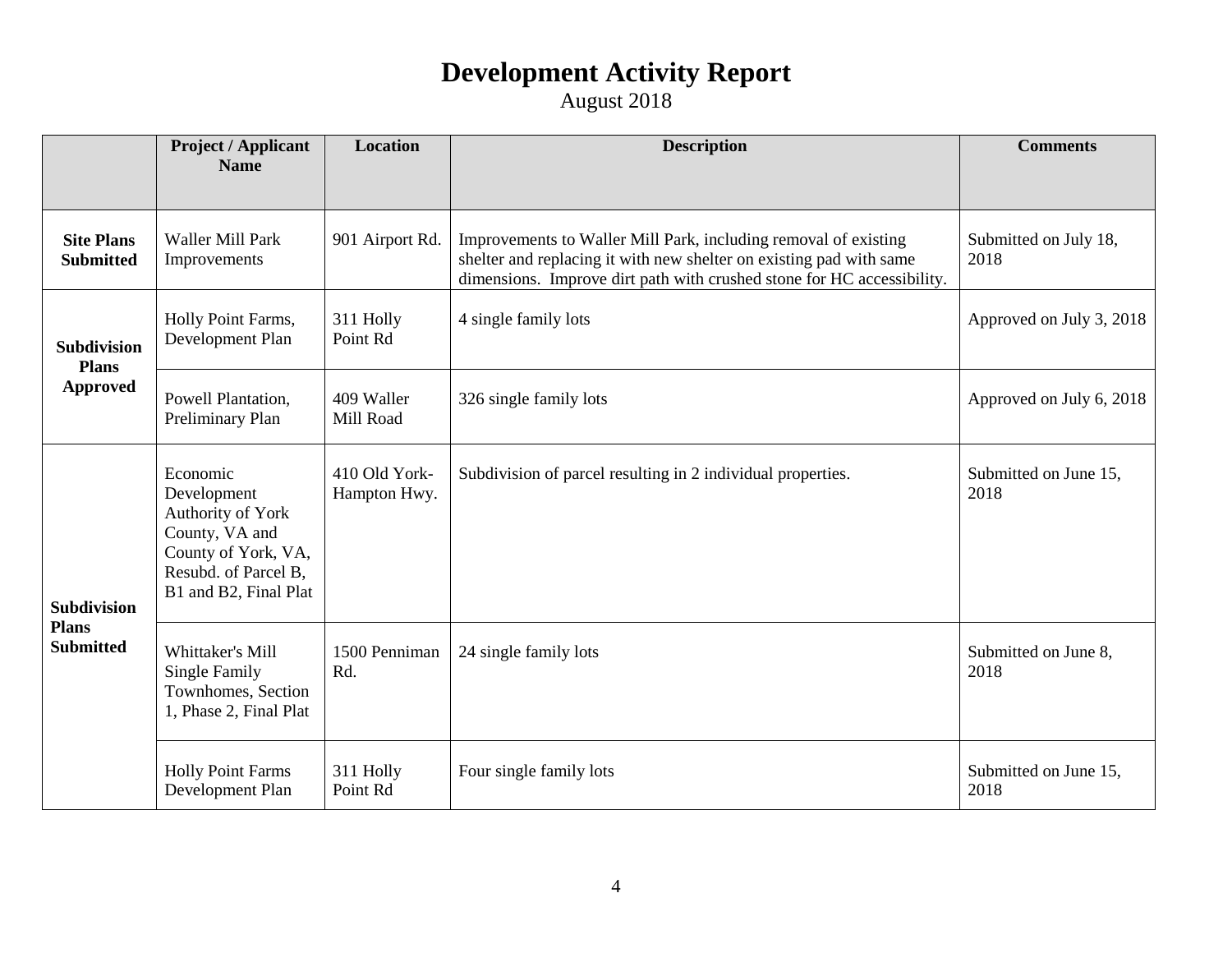|                                                        | <b>Project / Applicant</b><br><b>Name</b>                  | <b>Location</b>           | <b>Description</b>                                                                                                                                                                                                                          | <b>Comments</b>                                  |
|--------------------------------------------------------|------------------------------------------------------------|---------------------------|---------------------------------------------------------------------------------------------------------------------------------------------------------------------------------------------------------------------------------------------|--------------------------------------------------|
|                                                        |                                                            |                           |                                                                                                                                                                                                                                             |                                                  |
| <b>Subdivision</b><br><b>Plans</b><br><b>Submitted</b> | <b>Barham Trace</b><br>Development Plan                    | 703 Goosley<br>Rd         | 7 single family lots                                                                                                                                                                                                                        | Submitted on July 23,<br>2018                    |
| Land<br><b>Disturbance</b><br><b>Permits</b>           | Williamsburg<br>Resort-Building<br>600                     | 200 English<br>Garden Way | Construction of four story times hare building with 27 units.                                                                                                                                                                               | Issued on July 11, 2018                          |
| <b>HYDC</b><br><b>Actions</b>                          | HYDC-141_18,<br>Tom and Liz Tragle                         | 208 Bacon St              | Request for approval for the design of a proposed single-family<br>detached dwelling with detached garage and shed to be<br>constructed on property located at 208 Bacon Street. The<br>applicant intends to occupy the proposed residence. | Approved by the<br>Committee on July 25,<br>2018 |
|                                                        | HYDC 142-18,<br>Catherine Hedley<br><b>Fletcher Ducoff</b> | 223 Nelson St             | Request for renovations to an existing single-family detached<br>home and detached garage                                                                                                                                                   | Approved by<br>Committee on July 25,<br>2018     |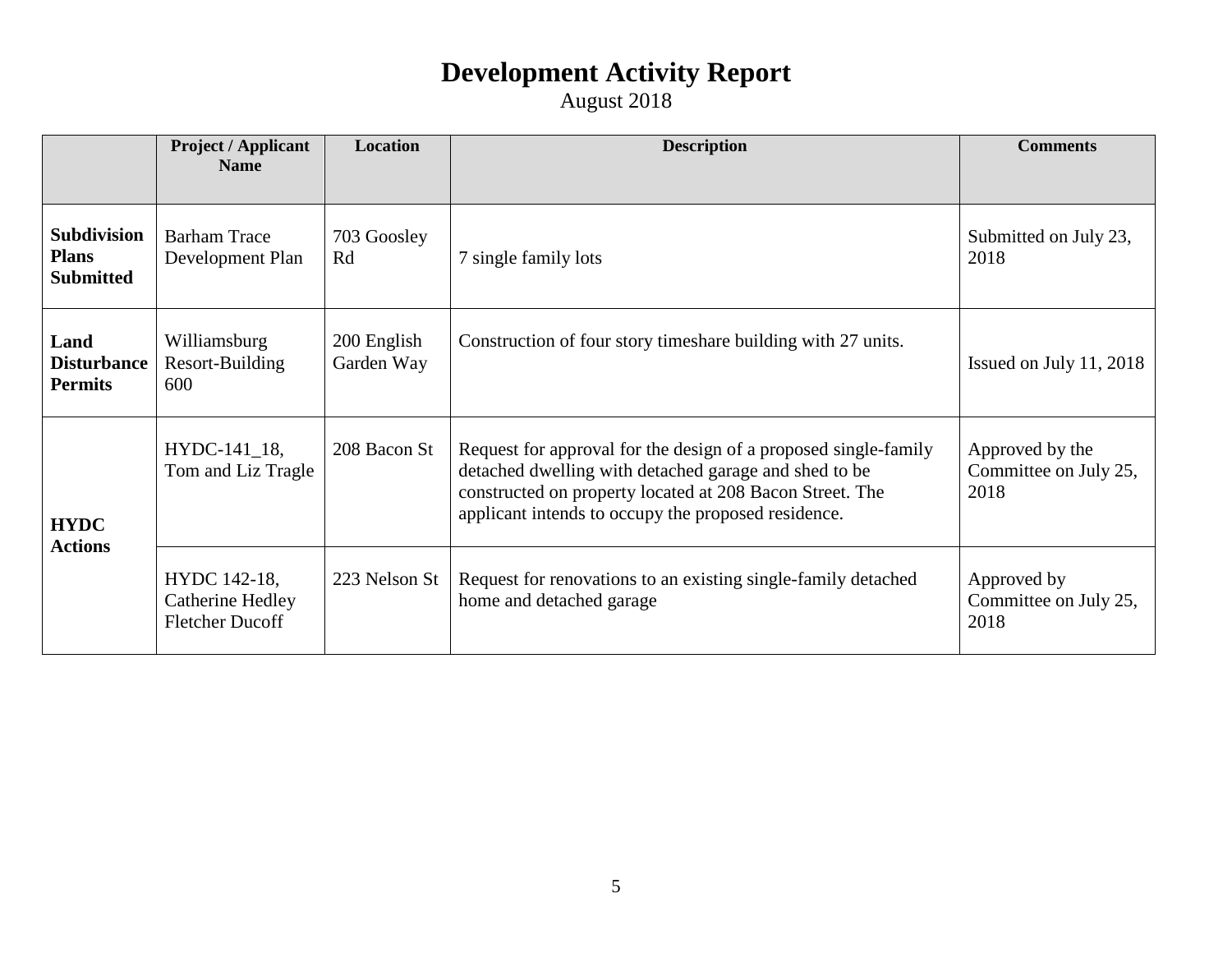#### **Simmons, Ellen**

| To:      | <b>BOS</b> |
|----------|------------|
| Subject: | Hou        |

**Importance:** High

**Subject:** House Elevation Grant Update

**From:** Bellamy, Mark **Sent:** Tuesday, August 07, 2018 3:16 PM **To:** Morgan, Neil **Subject:** FW: grant update and info needed

**From:** Parker, Amy **Sent:** Tuesday, August 7, 2018 3:14 PM **To:** Melanie & Tim Beale; Jim Anderson; Terry Phillips; Carol Cooper **Cc:** Bellamy, Mark; Owens, Theresa; Sisler, Joe; Leser, Rebecca; Smith, Greg; Cross, Tim; Kassel, Susan; Kantor, Jeffrey **Subject:** grant update and info needed **Importance:** High

#### Afternoon all

I am pleased to let you know that the County has received the approval for the additional grant funds and construction time extension for the house elevation grant. You will be getting a formal written notice early next week that will include an invoice for the additional escrow due (per our letter of November 7, 2017) and monies due for the additive construction items you selected (for the three properties for which we received bids). The County is making arrangements to lease PODS containers for the temporary storage (off‐site) of ground‐floor household goods and furniture. In order to estimate the funds needed for the containers (and make sure we stay within grant budget limitations), we need to estimate the size and quantity of containers needed for each property. We anticipate that construction will start sometime between September and November, depending on contractors' schedules. We will be arranging meetings with each property owner to review the upcoming construction and answer questions.

The following link is an estimator on the PODS website to help determine the amount of container space that will be needed. Please work through the calculator and provide me with the results ASAP. Note that everything must be removed from the ground floor, including all appliances (washer, dryer, refrigerator, etc. and everything from the garage). Note that it will be the homeowners responsibility to load and unload the containers – the grant will only cover the fees for the delivery, removal, and off‐site storage of the PODS.

https://www.pods.com/resources/container‐storage‐calculator

Let me know if you have any questions.

Amy

Amy M. Parker Senior Planner York County Planning Division 124 Ballard Street; P.O. Box 532 Yorktown, VA 23690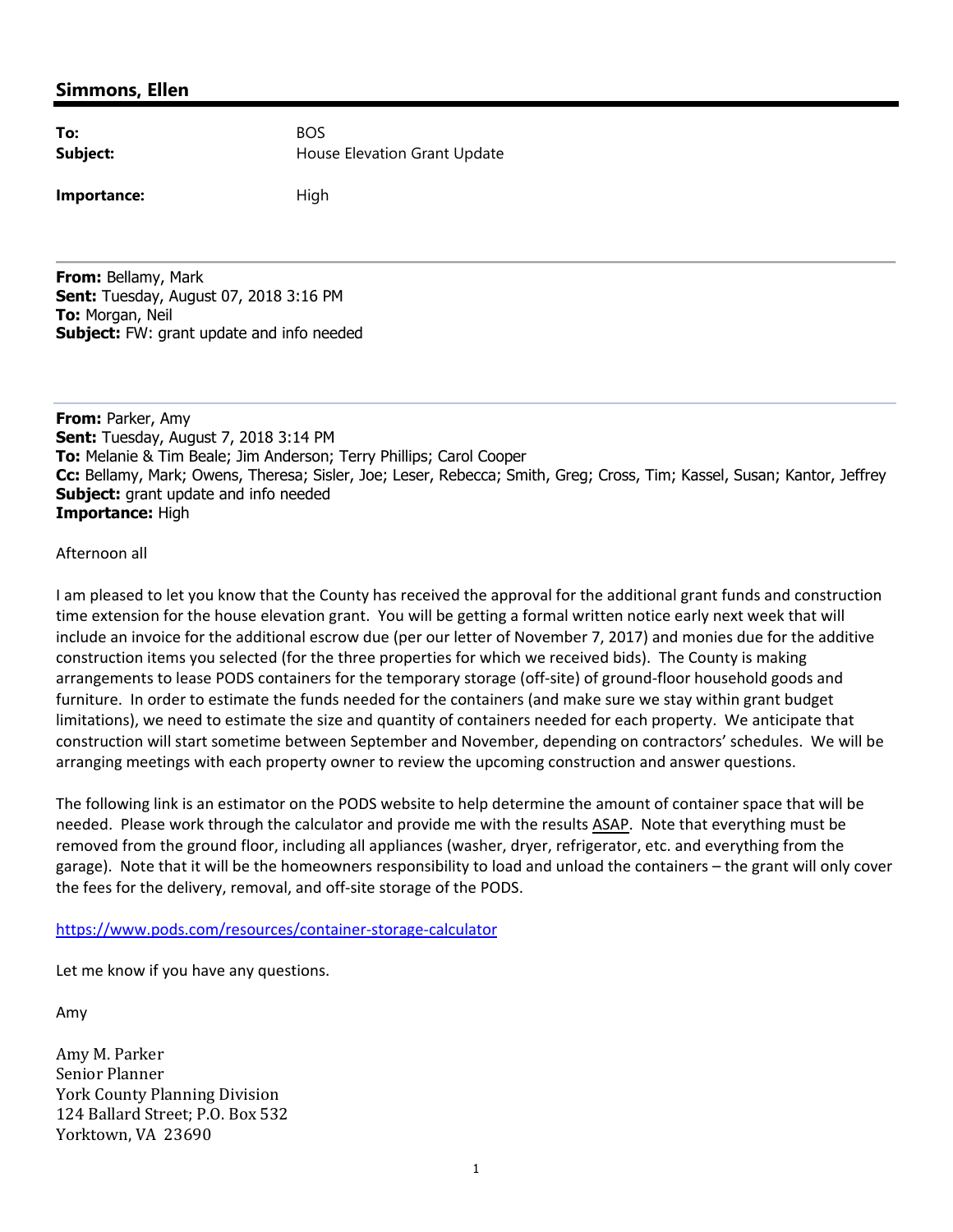757‐890‐3495